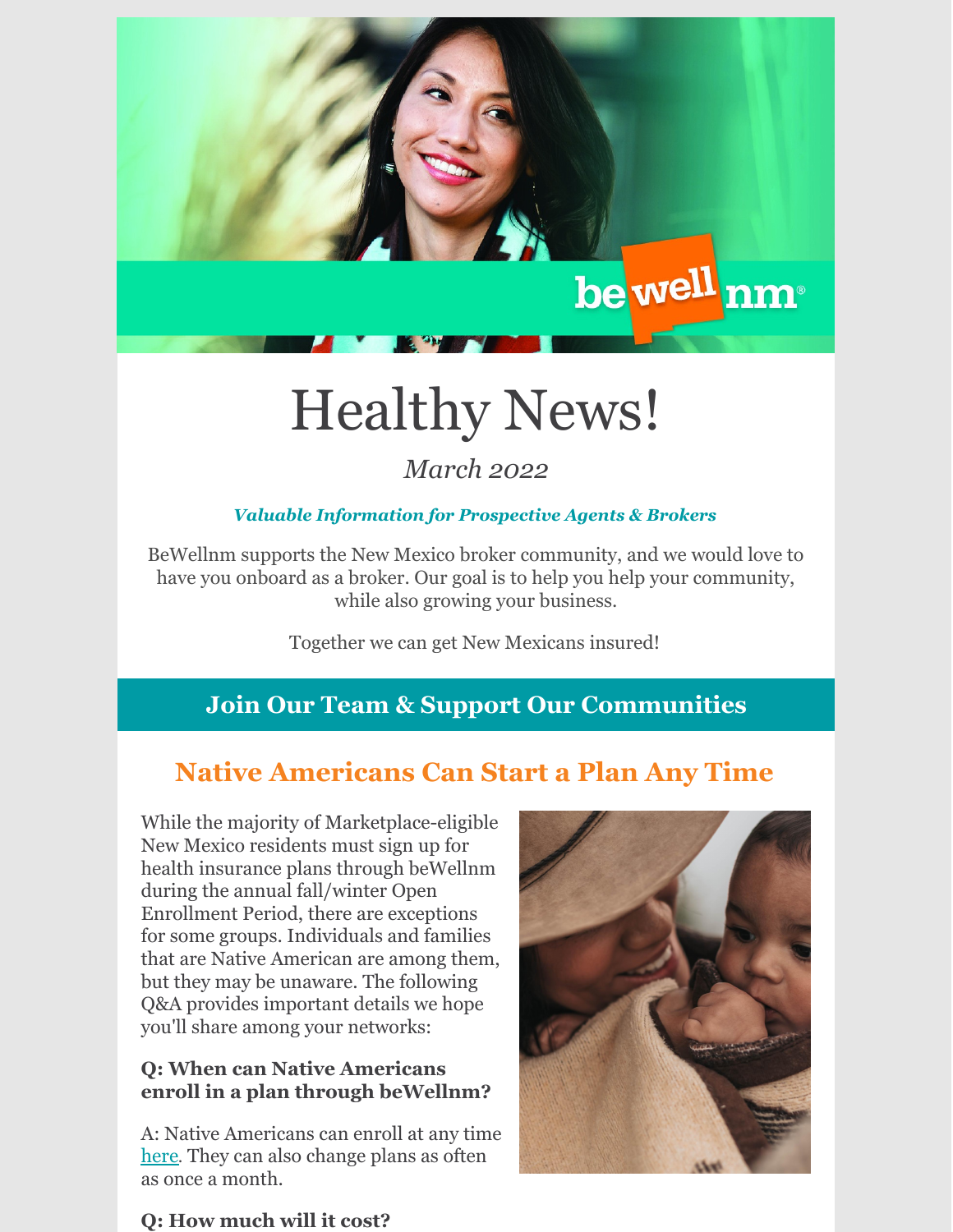A: While Native Americans are not exempt from paying monthly premiums for a health insurance plan purchased through beWellnm, they may qualify, like all Americans, for tax credits that lower premiums, depending on their income.

In some cases, they won't have to pay any out-of-pocket costs -- like deductibles, co-payments, and coinsurance -- when they get care. Any Native American who obtains services from an Indian Health Care Provider will not have any out-of-pocket costs like co-payments, coinsurance, or deductibles, regardless of income.

#### **Q: Why should Native Americans have health insurance even if they have health care through the Indian Health Services?**

A: When you purchase health insurance coverage through beWellnm you can get services such as doctor visits, prescriptions, emergency room care, emergency services out-of-state or even outside of an Indian Health Services service area. Additional services that are not covered through IHS but can be through a health care policy include acupuncture and chiropractic care. Individuals who have a plan through beWellnm may also continue to receive services through the IHS, Tribal health providers, or urban Indian health centers. For an at-a-glance comparison of services covered by IHS vs. a qualified health plan, take a look at [this](https://www.bewellnm.com/wp-content/uploads/2021/10/Health-Benefits-for-NA-compliments-IHS.pdf).

#### **Q: Is there a person to contact for help getting started?**

A: For free help with enrolling, a Native American enrollment counselor is available by emailing [nativeamerican@nmhix.com](mailto:nativeamerican@nmhix.com), by scheduling a virtual appointment at 1-833-ToBeWell (862-3935), or visiting beWellnm.com.

## **Become a Broker Today**



**Together we can get New Mexicans insured! Learn more about how to be engaged with beWellnm and become a marketplace certified agent or broker.** Please contact Victoria Green at [victoria@ahcnm.org](mailto:victoria@ahcnm.org) to sign up or to learn more about the process.

## **Stay informed, and stay up to date!**

**Sign up for our newsletters at [beWellnm.com](https://www.bewellnm.com/bewellnm_newsletters)**.

#### **Like us and follow us on our social media platforms for the latest information.**

#### **Don't forget to also share our information!**

**Contact us at 1-833-ToBeWell (1-833-862-3935), or follow us on all of our social media platforms linked below!**